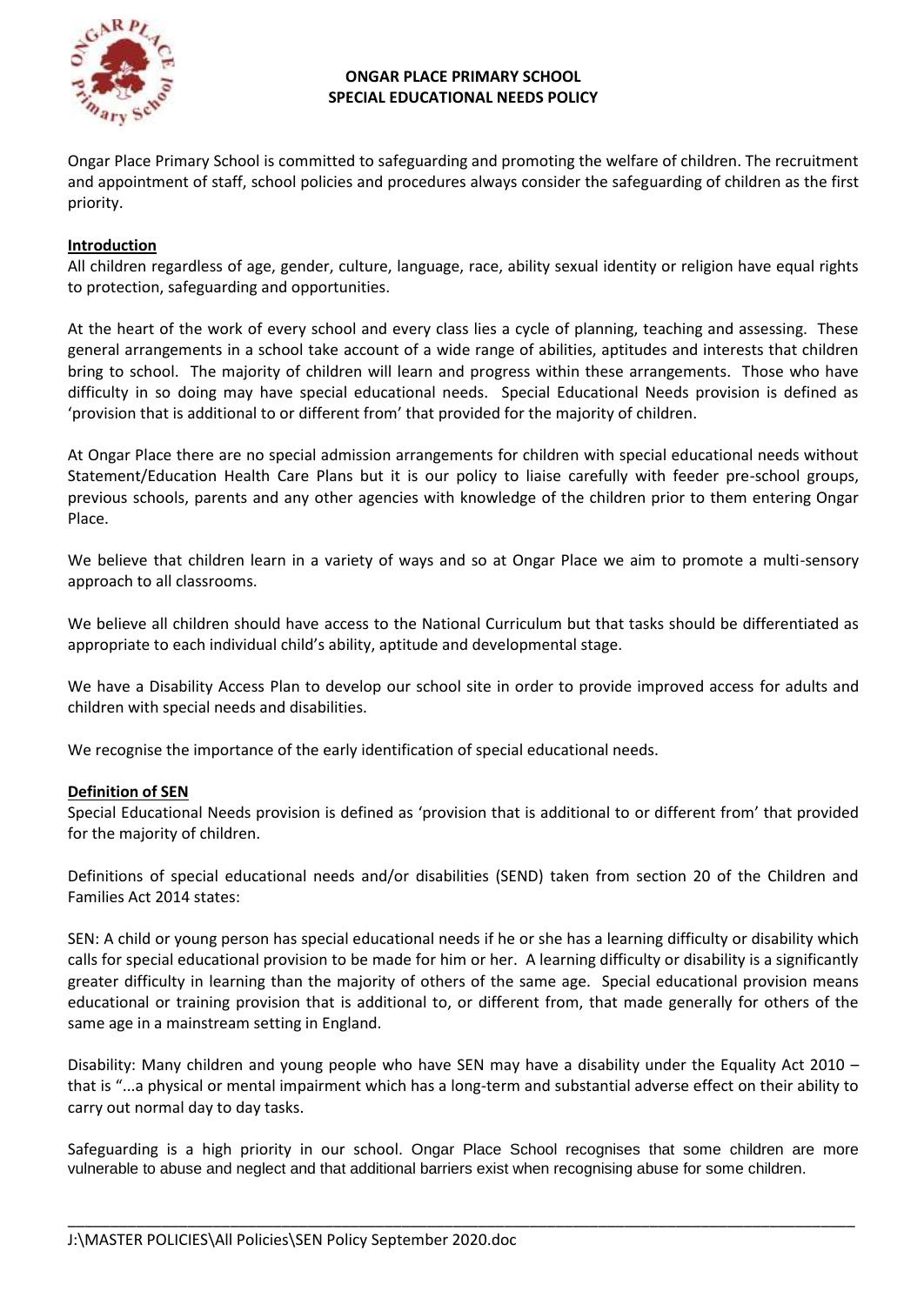# **The Special Needs Co-ordinator**

The needs of children with learning difficulties are the shared responsibility of all staff, led by the Headteacher and the Special Educational Needs Co-ordinator, Mrs Lisa Overin

### **Role of Special Needs Co-ordinator includes:**

Assessment role

- Identification of children with special educational needs in collaboration with staff.
- Supervision of appropriate tests, monitoring of progress and maintenance of suitable records.

Supportive role

- Advise and support staff with ideas, techniques, and methods for helping all children to access the National Curriculum.
- Provide support in the preparation and implementation of Individual Pupil Programmes for particular learning difficulties.
- Inform staff about resources available in school.

### Liaison role

Liaise with other schools (e.g. feeder schools, special schools), educational support services (e.g. Educational Psychologist), appropriate professional agencies (e.g. speech therapists, social workers) and parents.

### Staff development role

- Participate in in-service training within the school and local area and to keep staff informed of up to date research, etc.
- Inform staff of training and development opportunities.

### **Meeting Special Educational Needs at Ongar Place**

**Procedure for identification and assessment:**

- Liaison with pre-school groups / nursery schools for noted concerns.
- Termly Pupil Progress Meetings
- Termly analysis of tracking with Assessment leader
- Half termly review of progress through Pupil Progress Meetings
- The study of EYFS assessments for early warning signs
- All children on the SEN register will be included on the class Intervention Plan which will be reviewed at least once a term.
- In school support assessment by Special Needs Co-ordinator. Plan with class teacher and discuss with parents (SEN Support)
- Support and advice from outside agencies where necessary (SEN Support)
- Application for statutory assessment of Special Educational Needs where it is considered additional provision is needed to support an individual child's progress (Education, Health and Care Plan - EHCP)

### **Monitoring progress**

- Special Needs Co-ordinator meets regularly with Class teachers and SEN Governor.
- Termly monitoring of Intervention Plans.
- Termly Pupil Progress meetings with Assessment leader.
- Monitoring test results, analysed and discussed with Classteachers and Headteacher.
- Liaison with Special Needs Assistants and ELSA through both formal and informal meetings.
- Liaison with outside agencies and Multi Professional Team (MPT) giving support to individual children/staff/parents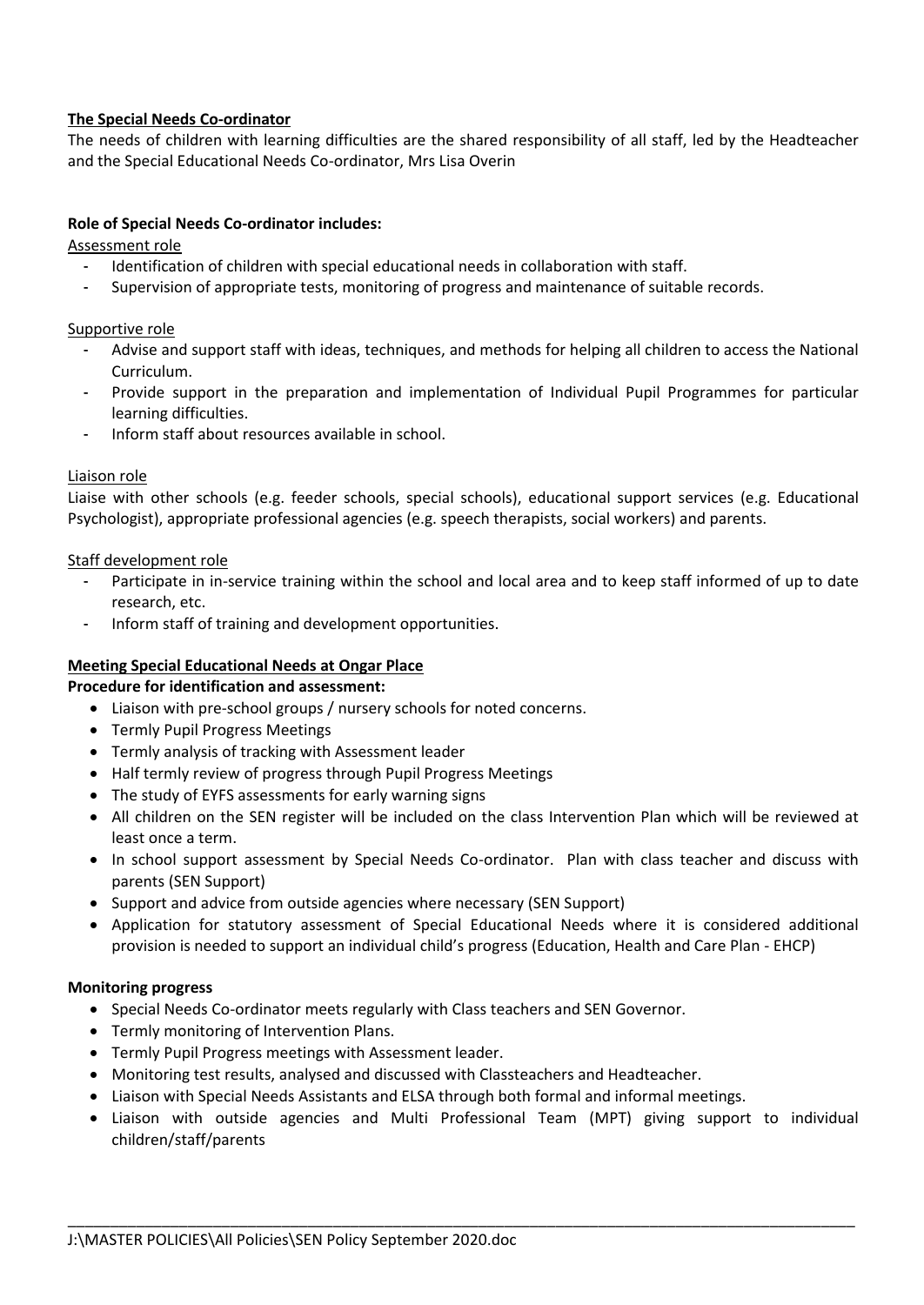### **Review procedure for children giving cause for concern**

- Through discussion with Class teacher, assessing success of differentiated work and individual pupil programmes.
- Discussion with parents
- Identification of next step of action required (resources, support, individual programme).

### **Review procedure for children with an Education, Health and Care Plan (EHCP)**

- Formal meeting with all those involved (Classteacher, Headteacher, Special Needs Co-ordinator, Educational Psychologist, Support Teacher, Special Needs Assistant, parents, outside agencies) within 2 months of Education, Health and Care Plan being issued.
- Annual Review of the Statement to produce targets for next year (six monthly for children under 5 years old)
- Pupil invited to attend Annual reviews and give own views. This may be through a video they have created.
- Interim Annual Reviews if appropriate
- Termly review of progress through tracking analysis
- Half termly review of progress through Pupil Progress Meeting
- Termly Pupil Progress Meetings

### **Allocation of resources**

- Special Needs Co-ordinator is responsible for planning the allocation of resources throughout school.
- Priorities are identified through the School Development Plan and adjusted to meet the development and needs of the individual children.
- Pupil Progress meetings provide opportunities to identify groups and individuals in need of additional support and adjustments to provision are made accordingly

### **Inclusion arrangements**

- Wherever possible all children are fully included in their classroom and receive support there.
- Where appropriate, children are given enrichment tasks, withdrawn for small group support or individual tuition, or learning breaks.
- The Senior Midday Supervisor is kept closely informed of any child who needs special support during the lunch period. A designated midday supervisor may be assigned to such a child where necessary.

### **SEN Staff development**

- To encourage all staff to attend relevant courses
- Special Needs Co-ordinator to take a pro-active role seeking out training and targeting courses which will be particularly appropriate to individual staff
- In-Service training takes place within the school, organised as part of a rolling programme as identified in the School Development Plan.
- Full use is made of the expertise of advisory teachers and relevant bodies.

### **Partnership with parents**

- A high level of parental involvement is encouraged
- Parents are kept closely informed of their child's progress, initially through informal discussions with Class Teacher / Special Needs Co-ordinator
- Anxieties raised by parents are dealt with, firstly, by Classteacher and passed to Special Needs Co-ordinator where necessary
- Parents are involved in the planning for, and evaluation of, their child's progress.
- Intervention Plans are regularly shared and reviewed with parents and parents are encouraged to support their child's progress through suggested activities related to individual targets.